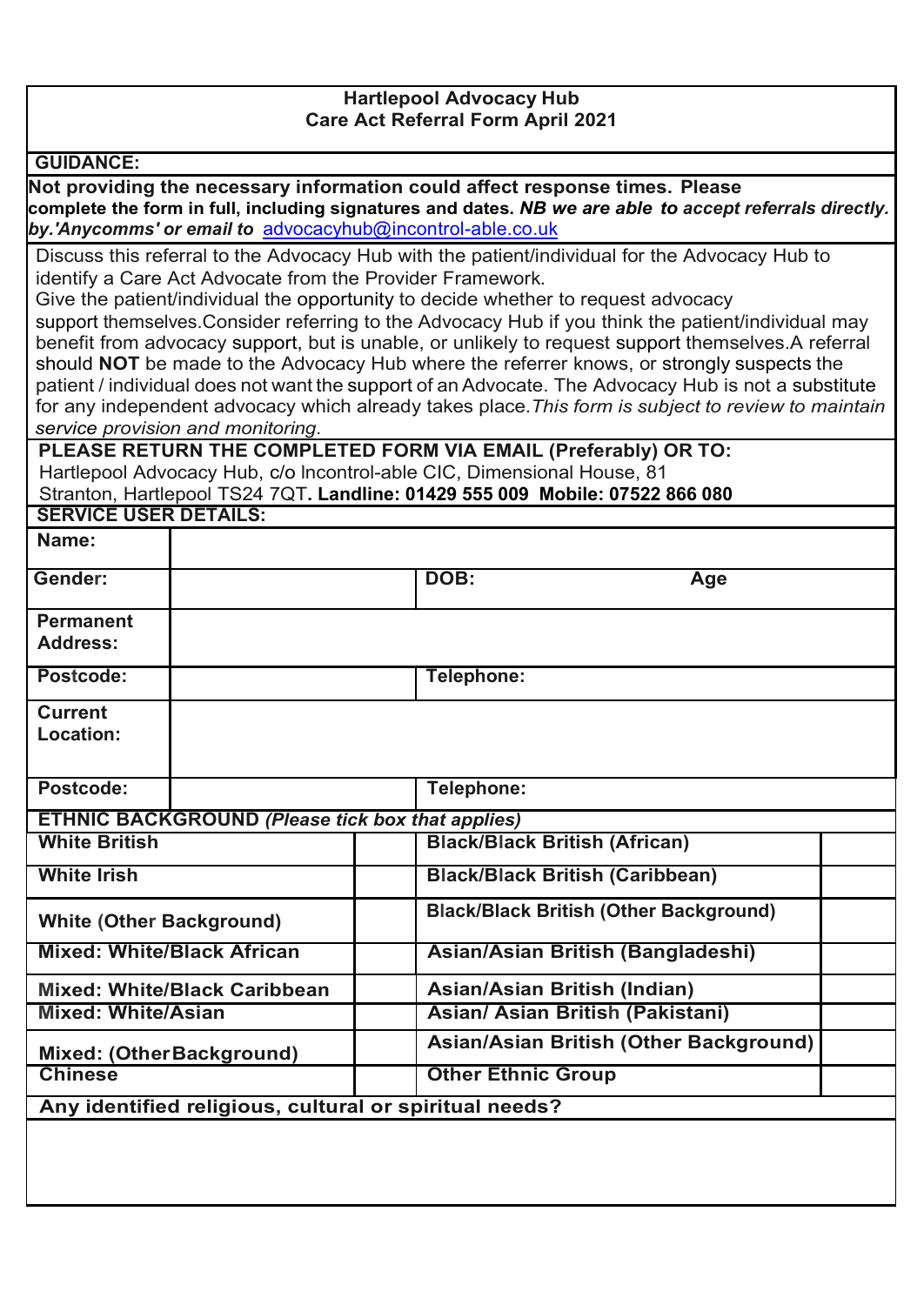| Are there any relevant risks that the Advocate should be aware of? (eg:<br>behavioral, security issues, exposure to infection). If yes please give brief details.                       |                                                                                                                  |                  |                         |
|-----------------------------------------------------------------------------------------------------------------------------------------------------------------------------------------|------------------------------------------------------------------------------------------------------------------|------------------|-------------------------|
|                                                                                                                                                                                         |                                                                                                                  |                  |                         |
|                                                                                                                                                                                         |                                                                                                                  |                  |                         |
|                                                                                                                                                                                         |                                                                                                                  |                  |                         |
| <b>REFERRAL DETAILS:</b>                                                                                                                                                                | <b>IS THIS A SELF-REFERRAL?</b>                                                                                  |                  | <b>YES</b><br><b>NO</b> |
|                                                                                                                                                                                         | The advocacy service has a duty to ensure the safety of lone workers. In accordance                              |                  |                         |
|                                                                                                                                                                                         | with General Data Protection Regulations 2018 we reserve the right to speak to and                               |                  |                         |
|                                                                                                                                                                                         | request information from third parties regarding past and current risk. For further                              |                  |                         |
|                                                                                                                                                                                         | information please contact the advocacy service.<br>IF THIS IS NOT A SELF-REFERRAL PLEASE PROVIDE DETAILS BELOW: |                  |                         |
| <b>Referrer:</b>                                                                                                                                                                        |                                                                                                                  |                  |                         |
| Role:                                                                                                                                                                                   |                                                                                                                  |                  |                         |
| <b>Address:</b>                                                                                                                                                                         |                                                                                                                  |                  |                         |
|                                                                                                                                                                                         |                                                                                                                  |                  |                         |
| <b>Postcode:</b>                                                                                                                                                                        |                                                                                                                  | Telephone:       |                         |
| Email:                                                                                                                                                                                  | <b>REASON FOR REFERRAL</b>                                                                                       | Fax:             |                         |
|                                                                                                                                                                                         |                                                                                                                  |                  |                         |
| BRIEF DETAILS OF THE SITUATION THAT REQUIRES ADVOCACY INVOLVEMENT:<br>Eligibility: Does the person have substantial difficulty in being fully involved in Local<br>Authority processes? |                                                                                                                  |                  |                         |
| Yes/No<br>Please give more information about their substantial difficulties, including any<br>communication difficulties and reasonable adjustments you have already made               |                                                                                                                  |                  |                         |
| for them                                                                                                                                                                                |                                                                                                                  |                  |                         |
|                                                                                                                                                                                         |                                                                                                                  |                  |                         |
|                                                                                                                                                                                         |                                                                                                                  |                  |                         |
|                                                                                                                                                                                         |                                                                                                                  |                  |                         |
|                                                                                                                                                                                         |                                                                                                                  |                  |                         |
| <b>Support</b>                                                                                                                                                                          |                                                                                                                  |                  |                         |
| Are there any other professionals or family / carers involved with the person?<br>Yes/No                                                                                                |                                                                                                                  |                  |                         |
| Name:                                                                                                                                                                                   |                                                                                                                  | <b>Job Title</b> |                         |
| <b>Contact Details:</b>                                                                                                                                                                 |                                                                                                                  |                  |                         |
|                                                                                                                                                                                         |                                                                                                                  |                  |                         |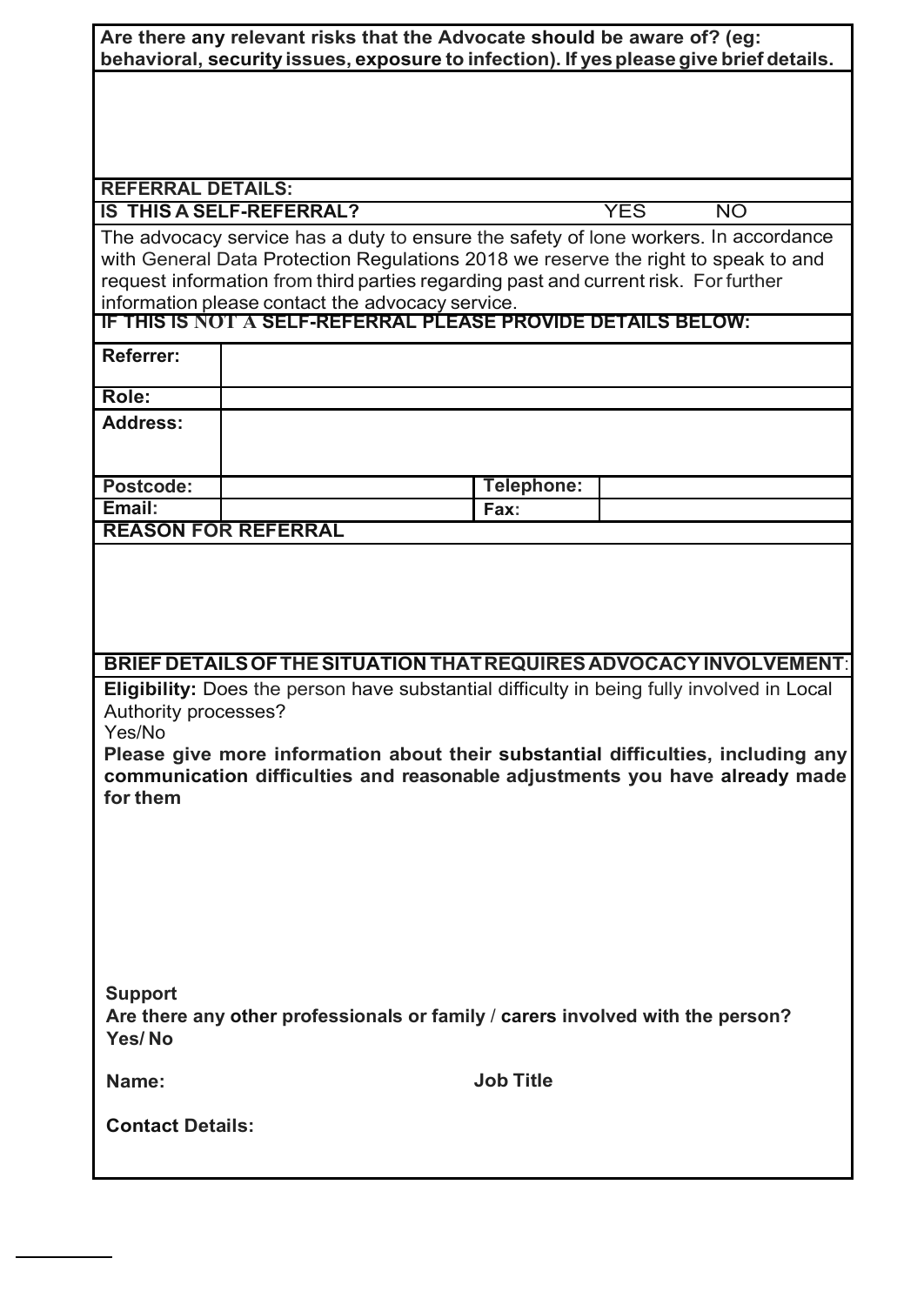# **There is no-one appropriate available tosupport and representtheirwishes Yes/No**

## **Care group:**

| <b>Mental Health</b>                                    | Yes/No |
|---------------------------------------------------------|--------|
| <b>Learning Disability</b>                              | Yes/No |
| Autism ·                                                | Yes/No |
| Older People                                            | Yes/No |
| <b>Physical Disability including Sensory Impairment</b> | Yes/No |
| Substance Misuse                                        | Yes/No |
| <b>Carers (including Young Carers)</b>                  | Yes/No |
| Young People aged 16-18 in Transition to Adult Services | Yes/No |
| Other (please give more information)                    | Yes/No |

#### **What issue(s) does the person need advocacy support for?**

| Accessing HBC Adult Services information and advice | Yes/No |
|-----------------------------------------------------|--------|
| A needs assessment                                  | Yes/No |
| A carers assessment                                 | Yes/No |
| Care planning                                       | Yes/No |
| Review of a careplan                                | Yes/No |
| A child's needs assessment                          | Yes/No |
| Safeguarding enquiry / review                       | Yes/No |

Please note that if your referral involves a possible change of accommodation it may be that the decision maker (usually a social worker or health caseworker) has a legal duty to offer Independent Mental Capacity Advocacy (IMCA) as well as Care Act Advocacy in which case the hub will request additional referral information / referral from you.

## **Please give more information about the issues that the person needs advocacy support for:**

*(please indicate)*

-----

Has the patient/ individual received Advocacy support before? **YES/NO/DON'T KNOW** If yes, name of Advocate/ Provider:

# **ARE THERE ANY DEADLINES OR IMPORTANT MEETING DATES?**